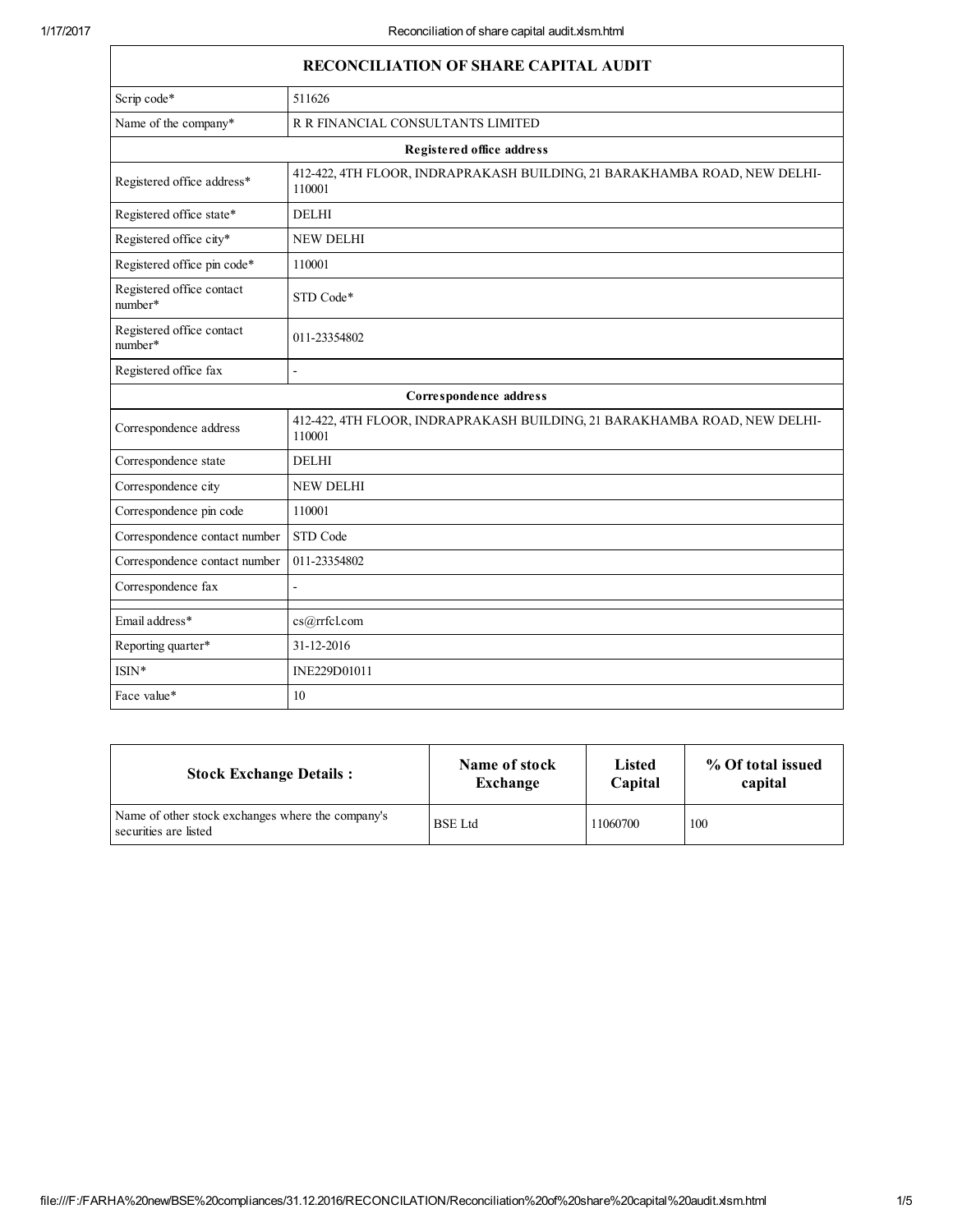| <b>Capital Details:</b>                                                           |                  |                           |  |
|-----------------------------------------------------------------------------------|------------------|---------------------------|--|
|                                                                                   | Number of shares | % Of total issued capital |  |
| Issued capital*                                                                   | 11060700         |                           |  |
| Listed capital (BSE) (As per company records)*                                    | 11060700         | 100                       |  |
| Held in dematerialised form in CDSL*                                              | 8971314          | 81.11                     |  |
| Held in dematerialised form in NSDL*                                              | 714286           | 6.46                      |  |
| Physical*                                                                         | 1375100          | 12.43                     |  |
| Total no. of shares*                                                              | 11060700         | 100                       |  |
| Reasons for difference if any, Between issued capital and listed capital*         |                  |                           |  |
| Reasons for difference if any, Between issued capital and total number of shares* |                  |                           |  |
| Reasons for difference if any, Between listed capital and total number of shares* |                  |                           |  |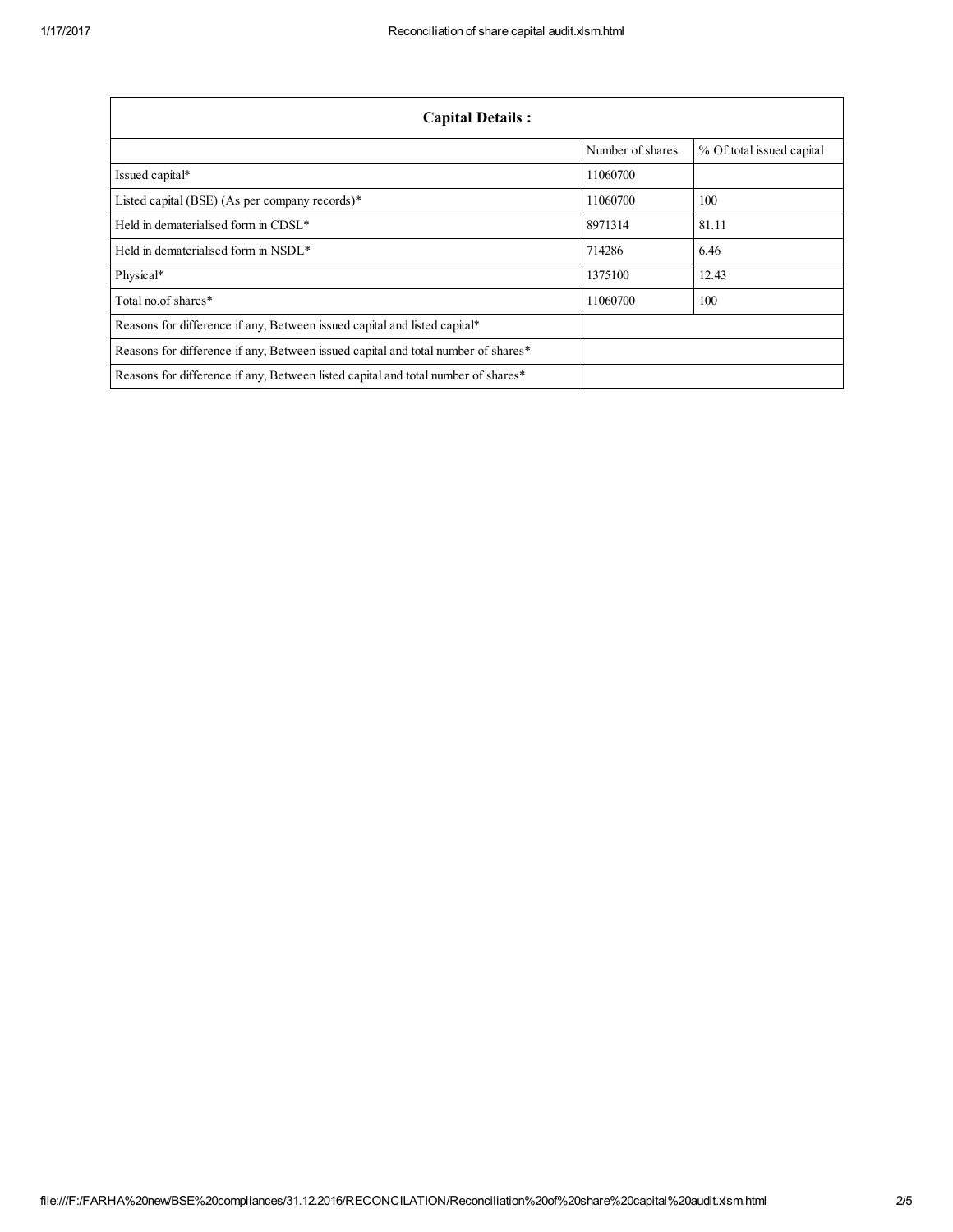## Certifying the details of changes in share capital during the quarter under consideration as per Table below :

| Serial<br>No. | <b>Particulars</b> | No.of<br>shares | Applied / Not<br>Applied for listing | Listed on Stock<br>Exchanges (Specify)<br>Names) | whether<br>intimated to<br>CDSL | whether<br>intimated to<br><b>NSDL</b> | In-prin appr. pending for<br><b>SE</b> (Specify Names) |
|---------------|--------------------|-----------------|--------------------------------------|--------------------------------------------------|---------------------------------|----------------------------------------|--------------------------------------------------------|
|               |                    |                 |                                      |                                                  |                                 |                                        |                                                        |

| Register of members is updated*                                                                               |  |
|---------------------------------------------------------------------------------------------------------------|--|
| If not, Updated upto which date                                                                               |  |
| Reference of previous quarter with regards to excess dematerialised shares, If any.                           |  |
| Has the company resolved the matter (excess dematerialised shares mentioned above) in the current quarter ? * |  |
| If not, Reason why?                                                                                           |  |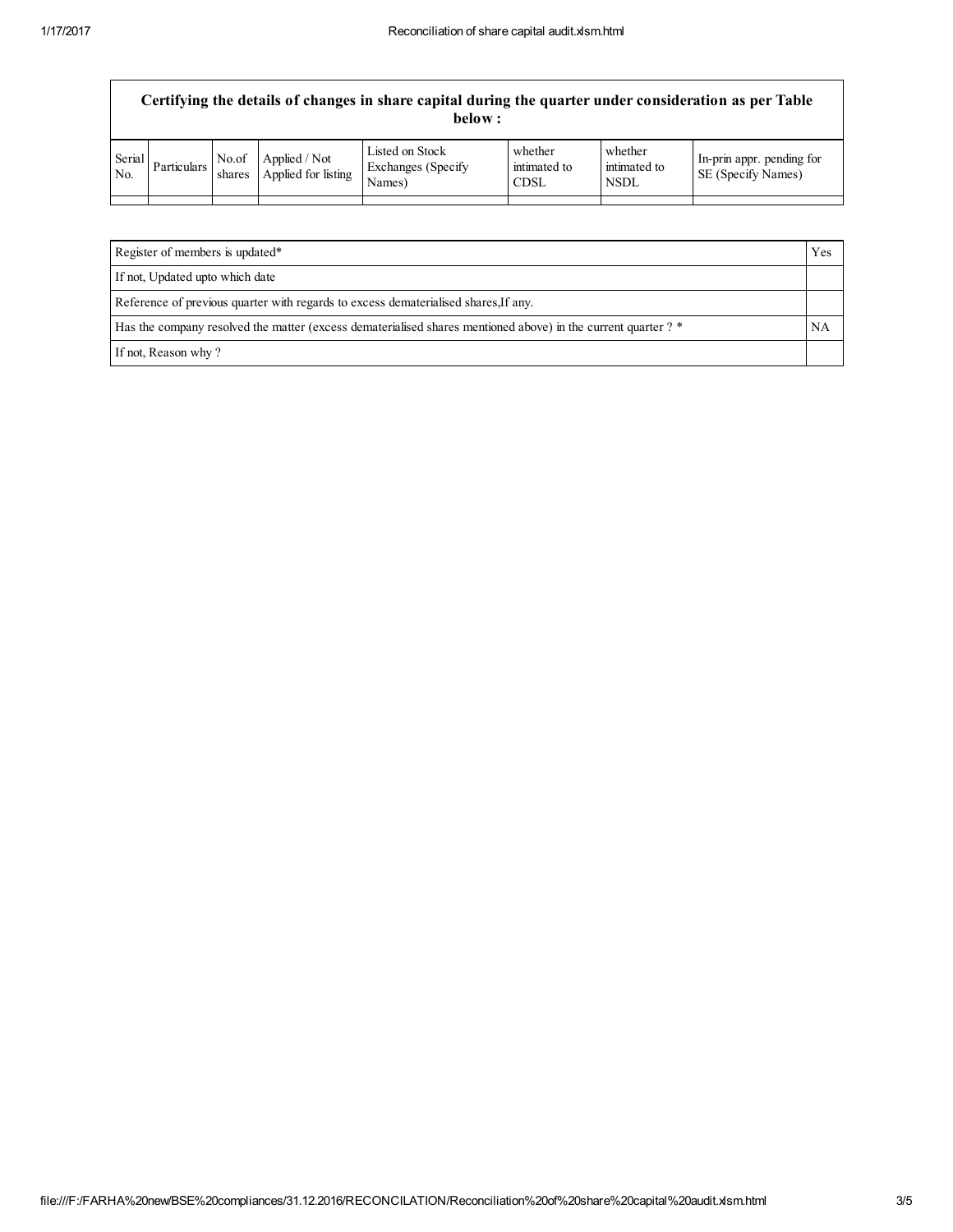## Mentioned the total no.of requests, If any, confirmed after 21 days and the total no.of requests pending beyond 21 days with the reasons for delay

| Total no. of demat requests    | No.of requests* | No.of shares* | Reasons for delay |
|--------------------------------|-----------------|---------------|-------------------|
| Confirmed after 21 days*       |                 |               |                   |
| Pending for more than 21 days* |                 |               |                   |

| <b>Compliance Officer Details</b> |                   |  |
|-----------------------------------|-------------------|--|
| Name of the compliance officer*   | MS. FARHA NAAZ    |  |
| Designation*                      | COMPANY SECRETARY |  |
| Membership Nos                    | 36952             |  |
| Telephone no.*                    | 011-23354802      |  |
| Fax no.                           |                   |  |
| $E$ -mail id*                     | cs@rrfcl.com      |  |